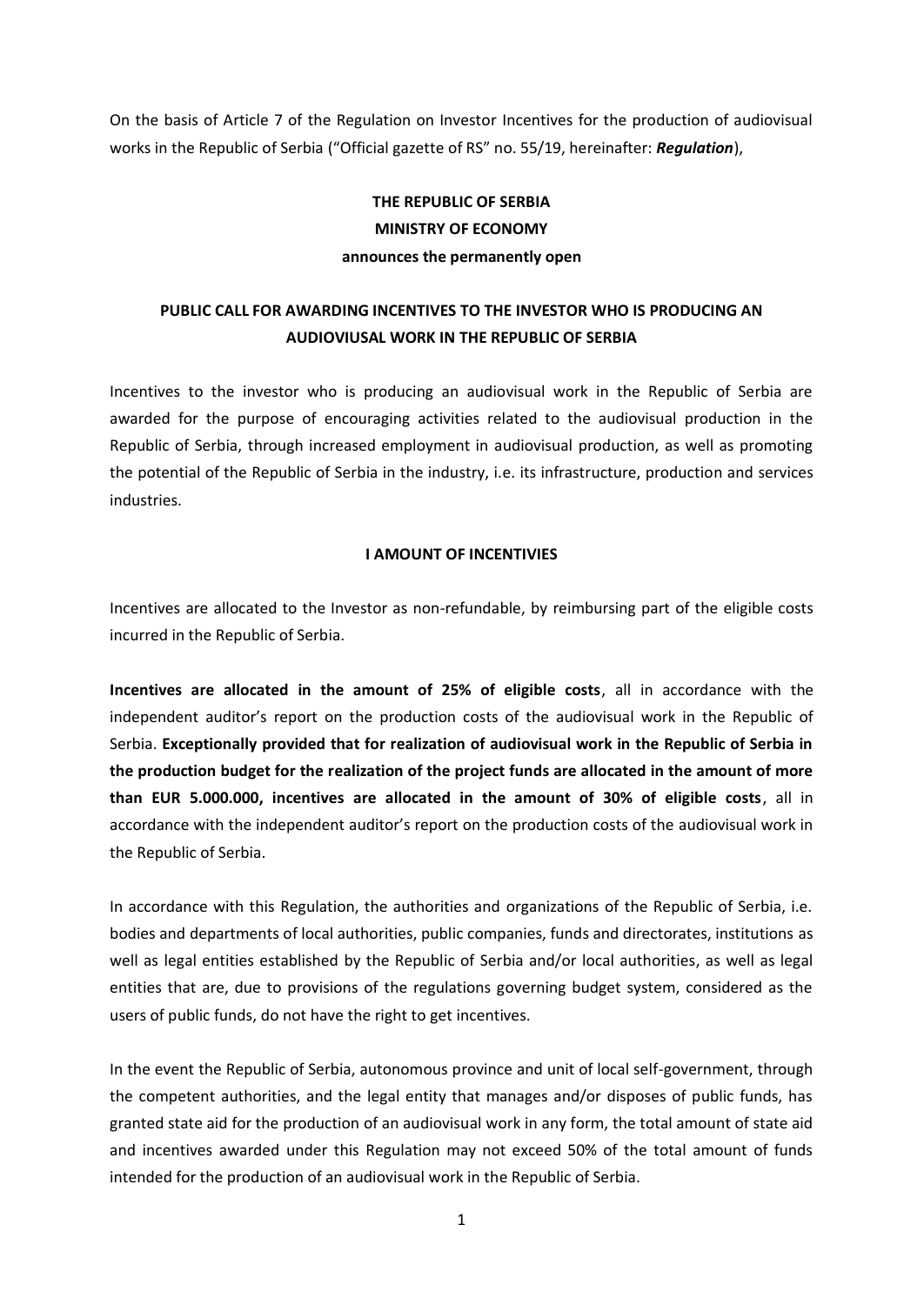Incentives allocated for a special-purpose film are awarded in the amount of 20% of eligible costs, provided that the total amount of approved funds awarded over three consecutive fiscal years does not exceed the prescribed maximum amount of state aid of small value (*de minimis* state aid) in accordance with the regulations governing the rules for granting state aid.

The following are recognized as qualified (eligible) costs:

1) costs related to the production of the audiovisual work that have been incurred and paid to legal or natural persons in the territory of the Republic of Serbia in connection with the goods procured and services provided, use of locations, payment of fees to members of the team who are citizens of the Republic of Serbia or foreigners who have a stay of at least one year in the territory of the Republic of Serbia, in accordance with the regulations of the Republic of Serbia;

2) costs incurred in connection with the use of goods or the renting of movable and immovable property can only be recognized if the goods or movable and immovable property are owned by legal or natural persons from the territory of the Republic of Serbia.

Costs that are specifically not recognized as eligible costs incurred in connection with the production of audiovisual works are: marketing costs, costs related to the purchase of real estate, distribution costs and costs of value added tax.

The types and contents of the explanation of eligible, as well as non-eligible costs and forms of the application for awarding and payment of incentives, are specified in more detail by the Minister in charge of economic affairs.

### **II USER OF INCENTIVIES**

**The user of incentives may be a legal or natural person for whose account and whose funds are used to finance, i.e. co/finance the production of an audiovisual work in the Republic of Serbia (hereinafter: the Investor).**

**The applicant for the awarding and payment of incentives (hereinafter: the Applicant) is the Investor or a domestic legal or natural person who produces an audiovisual work on behalf of the Investor in the Republic of Serbia.**

The right to incentives is unavailable to an Investor, i.e. Applicant:

1) against whom a previous bankruptcy proceeding, reorganization or liquidation has been initiated, in accordance with the regulations governing bankruptcy and liquidation;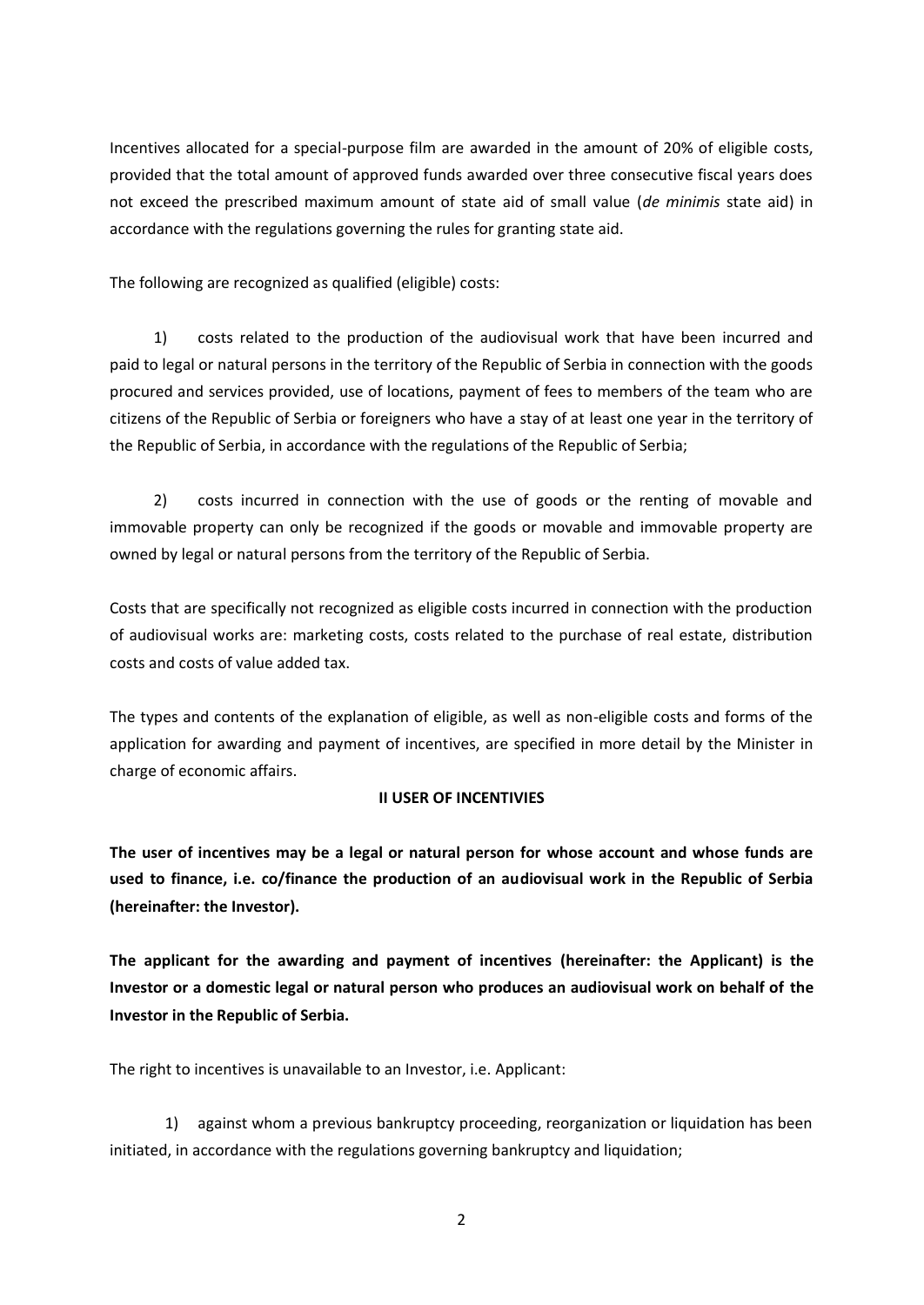2) who has matured and outstanding obligations on the basis of public revenues in the Republic of Serbia and other financial obligations towards the Republic of Serbia.

## **III AUDIOVISUAL WORK WHOSE PRODUCTION ENTITLES THE AWARDING OF INCENTIVES**

The right to incentives can be achieved for the production of:

1) a feature film, TV film, feature-length documentary film and feature-length animated film that last at least 70 minutes;

2) a TV series of at least three episodes lasting a total of at least 120 minutes;

3) a documentary TV program lasting at least 40 minutes.

Incentives can be awarded for an audiovisual work:

1) that does not have content contrary to the moral, public order and public interest of the Republic of Serbia, does not violate the reputation of the Republic of Serbia, does not promote violation of human rights and hate speech;

2) which is in the format of a feature film, TV film, TV series, feature animated film, audio and/or visual post-production of an audiovisual work, special-purpose film, feature-length documentary films and documentaries;

3) whose production has commenced or whose production continues during the budget year in which the request for incentives is submitted.

## **IV CONDITIONS FOR PARTICIPATION IN THE AWARDING OF INCENTIVES**

The conditions that the Investor must fulfill in order to exercise the right to be awarded incentives is to, for the purpose of producing an audiovisual work, allocate funds in the production budget for realization of the project in the Republic of Serbia, in an amount greater than the minimum funds for a specific format:

1) for a feature film and TV film: 300,000.00 EUR;

2) for a TV series: 300,000.00 EUR, provided the amount of funds intended for realization per episode may not be less than 100,000.00 EUR;

3) for an animated film, audio and/or visual post-production of an audiovisual work: 150,000.00 EUR;

4) for a special-purpose film: 150,000.00 EUR;

5) for a documentary film and documentary TV program: 50,000.00 EUR.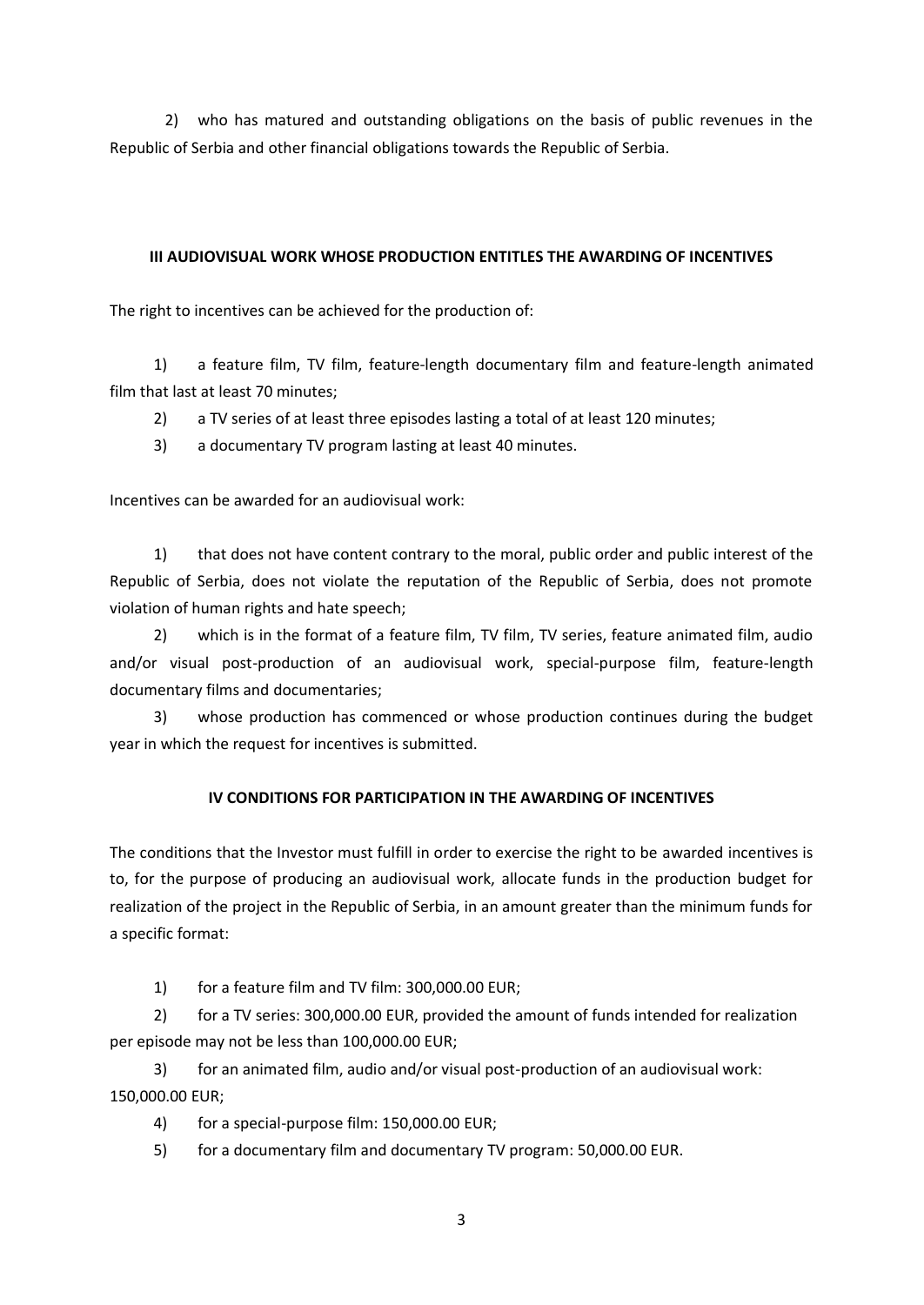#### **V APPLICATION FOR AWARDING OF INCENTIVES**

The application for awarding of incentives shall be submitted to the through Film Centre Serbia, in the prescribed form, accompanied by the following documentation:

1) filled out prescribed application form for the awarding of incentive funds to an investor who produces the audiovisual work in the Republic of Serbia;

2) synopsis and script of the audiovisual work, synopsis when it's a postproduction, or only project description for a special-purpose film

3) list of the important members of the team for the production of an audiovisual work (director, actors, etc.);

4) presentation of the production budget, showing the part of the budget for production in the Republic of Serbia expressed in dinars;

5) statement that the audiovisual work meets the requirements of Article 4 of this Regulation;

6) calendar of production of the audiovisual work in the Republic of Serbia;

7) shooting plan for the audiovisual work in the Republic of Serbia;

8) evidence that there are no grounds for refusal under Article 5 of this Regulation (Certificate of the Tax Administration, Business Registers Agency or any other competent register);

9) statement on the start of production of the audiovisual work in the Republic of Serbia;

10) statement as to whether *de minimis* aid has been received for the costs referred to in Article 2, item 3) of this Regulation, or for any other expenses in the current fiscal year and in the previous two fiscal years, or a statement whether the same project received any other state aid from any level of government and on what basis;

11) agreement based on which the audiovisual work is being produced in the Republic of Serbia in the name and on behalf of the Investor, or any valid proof that the paid incentives will accrue to the Investor , provided that the Applicant is a domestic legal or natural person who produces the audiovisual work in the Republic of Serbia on behalf of the Investor;

12) certified statement that the data in the documents are accurate and true.

The application and accompanying documents are submitted in the Serbian language or in a foreign language with a certified translation into the Serbian language.

**The Applicant is obliged to prove that, on the day of submitting the application, at least 30% of the funds envisaged for the cost of production of the audiovisual work in the Republic of Serbia are provided.**

**At the request of the Committee, the Applicant is obliged to submit other information and documentation of relevance for the awarding of incentives.**

4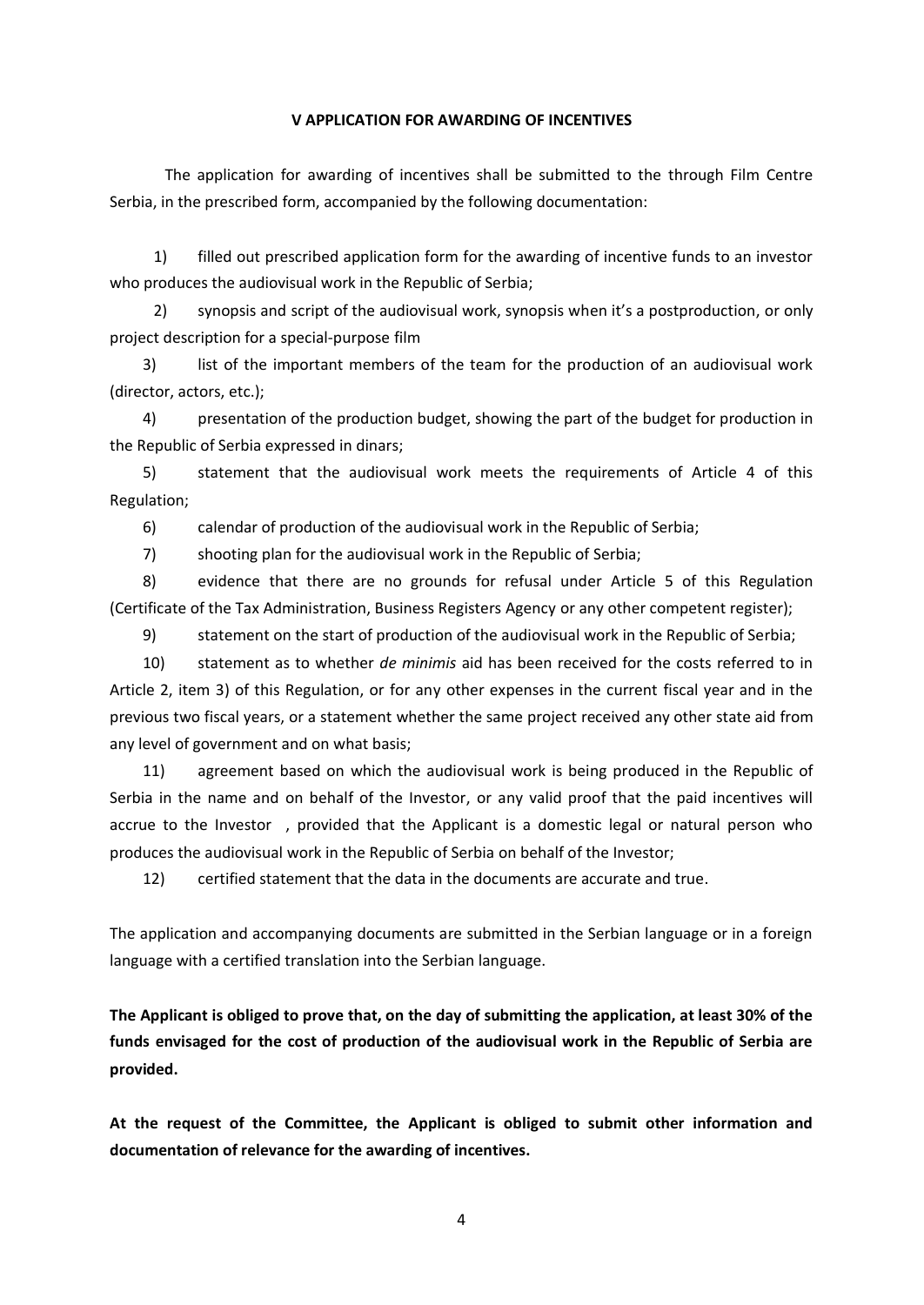#### **VI AGREEMENT ON AWARDING INCENTIVES**

The Ministry signs the Agreement on Awarding Incentives (hereinafter: the Agreement) with the Applicant, within the scope of funds planned for these purposes by the Budget Law of the Republic of Serbia for the current budget year and in accordance with the provisions of the Law on the Budget System ("Official gazette of the Republic of Serbia", no. 54/09, 73/10, 101/10, 101/11, 93/12, 62/13, 63/13 - correction, 108/13, 142/14, 68/15 - other law, 103/15, 99/16, 113/17, 95/18 and 31/19), in the part governing the responsibility for taking over obligations.

The Agreement specifies the deadlines, rights and obligations of the parties.

The documentation attached to the application, in accordance with Articles 10 and 16 of this Regulation, is considered as an integral part of the Agreement.

The Agreement shall be deemed terminated in the following cases:

- if there has been a deviation from the submitted shooting plan and calendar for more than 30 days or any other significant deviation in the realization of the audiovisual work;

- if the Committee, during the procedure of reviewing the application for payment of incentives, determines that all the prescribed conditions have not been met;

- if provided for by written agreement of the parties before expiration of the agreed deadline;

- due to an objective inability to execute contractual obligations (force majeure, administrative measures, etc.) occurring on the side of one or both parties;

- if bankruptcy, liquidation or reorganization procedures are initiated against the Investor or the Applicant.

The Ministry shall pay the approved amount of incentives if all the obligations provided for by this Regulation and the Agreement have been fulfilled.

### **VII. APPLICATION FOR PAYMENT OF INCENTIVES**

The application for payment of incentives shall be submitted to the Committee within 45 days after completion of the production of the audiovisual work in the territory of the Republic of Serbia.

**In the event that production of the audiovisual work in the territory of the Republic of Serbia was finished before execution of the Agreement on awarding incentives from Article 13 of the Regulation, 45 days deadline, for application for payment of incentives, counts from the day of execution of that Agreement.**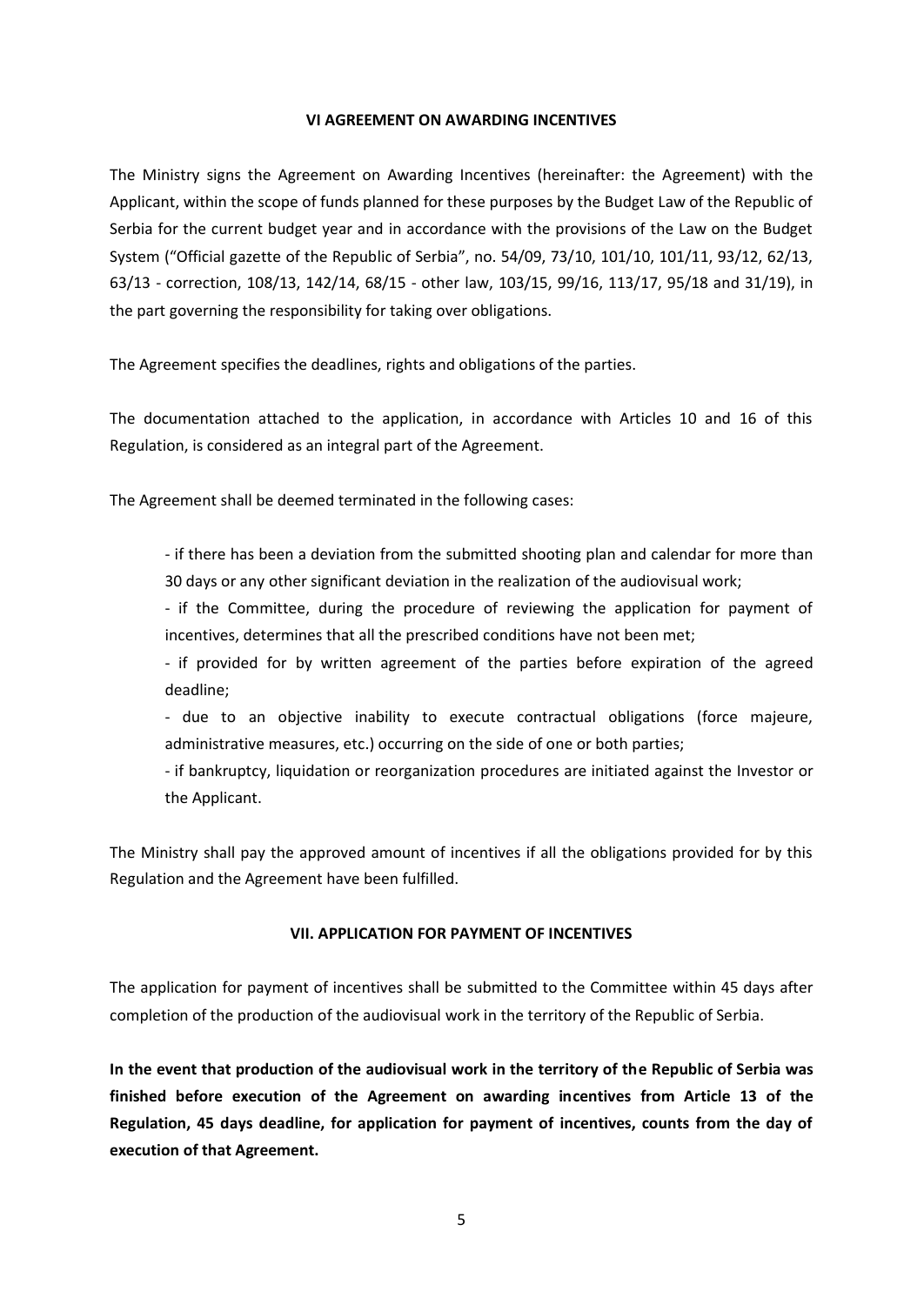The application for payment of incentives shall be submitted to the Committee through Film Centre Serbia, in the prescribed form, accompanied by the following documentation:

1) an extract from the register maintained by the Business Registers Agency or any other competent register;

2) an independent auditor's report on the cost of production of the audiovisual work in the Republic of Serbia and the operations of the Investor, made for the purpose of submitting the application for payment of incentives in accordance with this Regulation and the Rulebook, and which is compiled on the basis of the complete record of production costs and total funds spent on the territory of the Republic of Serbia, as well as the evidence confirming these costs (invoices, contracts, bank statements from commercial banks with indication of payment made, etc.). The audit report is prepared on the basis of verification of all eligible costs and cannot be based on the sampling method, i.e. review only of certain documents;

3) number of special purpose account with the Treasury Department to which payment of incentives is to be made;

4) a certified statement that the production of the audiovisual work in the Republic of Serbia has been completed, and that the conditions prescribed by Article 20 of this Regulation have been fulfilled;

5) a certified statement that the data in the documents is correct and true.

**The independent auditor's report shall determine the amount of costs that qualify for the incentive.**

**At the request of the Committee, the Applicant is obliged to submit other data and documentation relevant to the payment of incentives.**

## **VIII SUBMITTING THE APPLICATION FOR AWARDING AND THE APPLICATION FOR PAYMENT OF INCENTIVES**

The application for awarding and the application for payment of incentives made on prescribed forms 1 and 2, as well as supporting documents, are delivered in the Serbian language or a foreign language with a certified Serbian translation, to the address:

## **FILM CENTRE SERBIA, Koce Popovica Street no. 9/III, 11000 Belgrade Supporting documentation must also be delivered in CD or DVD format.**

#### **IX ADDITIONAL INFORMATION**